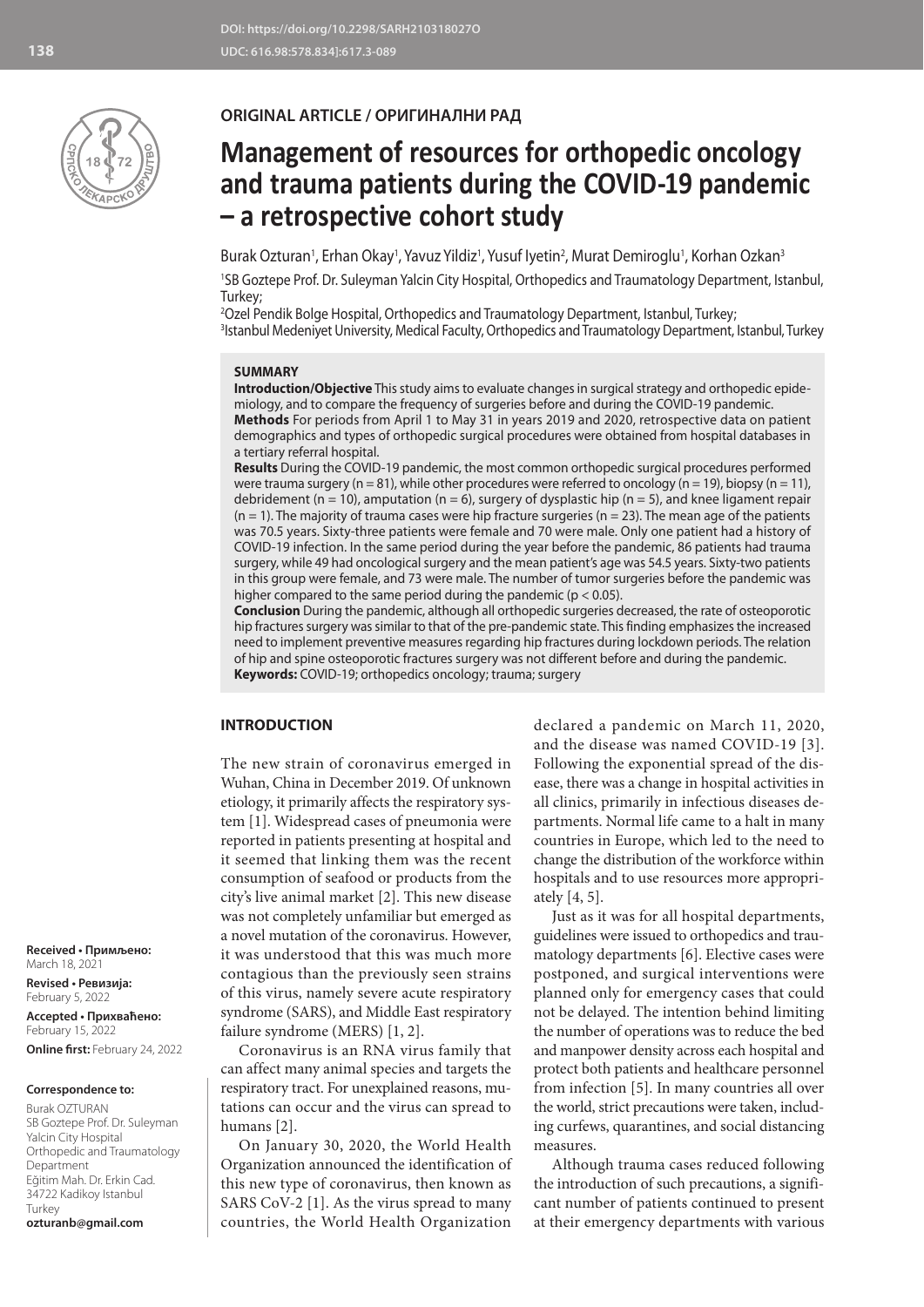fractures [7]. Even though orthopedics and traumatology clinics were not at the forefront in combating COVID-19 infections, they undertook a very important function in the treatment and planning of bone trauma along with the treatment of other patients requiring emergency treatment, especially bone / soft tissue infections and musculoskeletal system tumors [5]. Moreover, in many countries, orthopedists took on duties in other departments, most often in emergency departments or caring for infected patients on wards [4].

The aim of this study was to complete an epidemiological examination of patients treated in the Orthopedics and Traumatology Clinic during the pandemic, to evaluate the plans made during treatment, and to determine the changes in cases by looking at similar data from the same period in the year prior to the pandemic.

# **METHODS**

The study included patients treated at the Orthopedics and Traumatology Clinic of Istanbul Medeniyet University Göztepe Training and Research Hospital, a tertiary level center, approved by the local institutional review board. A retrospective study included surgically treated patients at the Orthopedics and Traumatology Clinic between April 1 and May 31, 2020, when social restrictions were at their most intense, and these records were then compared to the records of patients treated in the same period of year 2019.

All patients who underwent surgery between April 1 and May 31, 2020 were included in the study. Those who underwent multiple operations were only included once, and, similarly, those operated on for multiple trauma in the same session were evaluated as single cases. All patients admitted to the ward were questioned about complaints including sore throat, fever, diarrhea, myalgia, and fatigue. Those with symptoms or suspicious findings on the preoperative pulmonary radiograph underwent a polymerase chain reaction (PCR) test preoperatively. Just one of the patients operated on (due to femoral neck fractures) had a history of COVID infection and their previous PCR test had been negative.

Only patients who had trauma and tumor surgery were included in the study for the period between April 1 and May 31, 2019. Elective cases and revision surgeries were excluded from the evaluation.

Trauma cases were separated into subgroups according to the bone or joint fracture. Tumor patients were classified as either benign or malignant.

Data from the study were analyzed statistically using NCSS 2007 software (Number Cruncher Statistical System, Kaysville, UT, USA). To determine the relations between qualitative data, the  $\chi^2$  test and Fisher's exact test were used, for  $p < 0.05$  level of significance.

All procedures performed in studies involving human participants were in accordance with the ethical standards of the institutional and/or national research committee and with the 1964 Helsinki declaration and its later amendments or comparable ethical standards.

#### **RESULTS**

In April and May 2020 during the COVID-19 pandemic, a total of 133 patients had surgery at our clinic, comprising 70 males and 63 females, with a mean age of 70.5 years. The main reasons for surgery were trauma in 81 cases and tumor in 19. There were 10 debridements, 11 biopsies, six amputations, five pediatric interventions, and one patient had surgery for a sports injury (Table 1). Of the 19 tumor cases, 14 were malignant and five were benign. The benign tumor diagnoses included intraosseous lipoma in one case with severe pain, a simple bone cyst in one case and an aneurysmal bone cyst in one case (both with a risk of fracture), a giant cell localized tumor in one case, and a fibro-osseous pseudotumor of the skin in one case. In 10 patients with ongoing infection treatment started before the pandemic, debridement was planned in this period because the infection had progressed or recurred, and these patients underwent debridement more than once in this period. The treatment of five pediatric patients for developmental dysplasia of the hip was continued in this period as the treatment had already been started or there was a risk of missing the treatment window. Amputation was performed on five patients as diabetic feet had disrupted circulation, which was threatening their general condition, and amputation of the upper extremity at the proximal humerus level was made in one case secondary to trauma. Open or closed diagnostic biopsy was performed on 11 patients with a tumor thought to be clinically aggressive. Repair of the medial collateral ligament was applied in the case with a sports injury.

| Surgeries            | April-May 2019 | April-May 2020 |  |  |  |
|----------------------|----------------|----------------|--|--|--|
| <b>Fractures</b>     | 86 (47%)       | 81 (61%)       |  |  |  |
| Amputations          | 7(4%)          | 6(5%)          |  |  |  |
| <b>Biopsies</b>      | 6(3%)          | 11 (8%)        |  |  |  |
| Malign tumors        | 21 (12%)       | 14 (11%)       |  |  |  |
| <b>Benign tumors</b> | 28 (16%)       | 5(4%)          |  |  |  |
| Pediatrics           | 2(1%)          | 5(4%)          |  |  |  |
| Sports injuries      | 15 (8%)        | $1(1\%)$       |  |  |  |
| <b>Debridements</b>  | 17 (9%)        | 10 (8%)        |  |  |  |

**Table 1.** Surgeries performed at our clinic during the COVID-19 pandemic

The majority of the trauma surgery during the pandemic were performed for hip fractures. Of the 81 trauma patients, 23 were hip fractures, comprising nine femoral neck fractures and 14 trochanteric femoral fractures. A total of nine spine fracture surgeries were performed in this period, three of which were pathological.

During the months of April and May 2019, the year prior to the pandemic, a total of 135 patients had surgery at our clinic due to trauma or tumor, comprising 73 males and 62 females, with a mean age of 54.5 years. There were 86 trauma and 49 tumor-related cases. Of the hip fracture patients in year 2019, 17 had a femoral neck fracture and 15 had a trochanteric fracture. In this period, six patients had surgery for spine fracture (Table 2). We had also performed seven amputations unrelated to tumoral conditions, six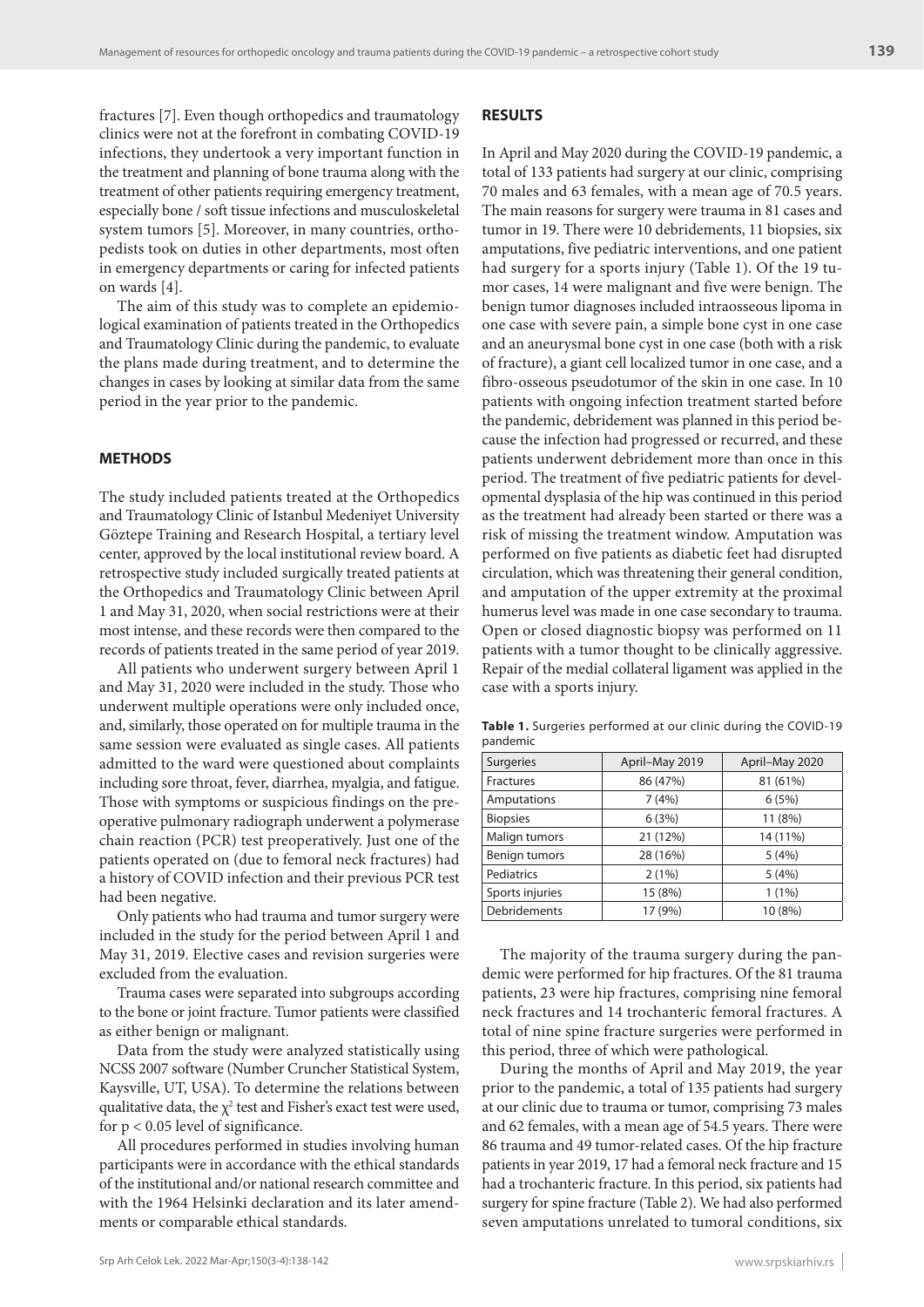biopsies, surgeries relating two developmental dysplasia of the hip, 15 sports trauma injuries (anterior cruciate ligament ruptures and meniscal tears), and 17 debridements in this period. Of the 49 patients having tumor surgery in the year before the pandemic, the tumor was malignant in 21 patients and benign in 28 patients (Table 3).

**Table 2.** Comparison of fracture distribution during the pandemic lockdown and before the pandemic

| Fracture type  | April-May 2019 | April-May 2020 | р         |
|----------------|----------------|----------------|-----------|
| Hip            | 32 (37%)       | 23 (28%)       | $0.226*$  |
| Elbow          | 2(2%)          | 12 (15%)       | $0.004*$  |
| Hand and wrist | 14 (16%)       | 12 (15%)       | $0.794*$  |
| Foot and ankle | 8 (10%)        | 7(9%)          | $0.881*$  |
| Shoulder       | 6(7%)          |                |           |
| Periprosthetic | $1(1\%)$       | 2(2%)          | $0.612**$ |
| Mid-shaft      | 8 (10%)        | 11 (14%)       | $0.384*$  |
| Knee           | 7(8%)          | 5(6%)          | $0.623*$  |
| Pelvis         | 2(2%)          |                |           |
| Spine          | 6(7%)          | $9(11\%)$      | $0.350*$  |
| Total          | 86             | 81             |           |

 $^{\ast}$ χ $^2$  test;

\*\*Fisher's exact test

**Table 3.** Influence of the COVID-19 pandemic on the number of malign and benign tumor surgeries

| Tumor          | April-May 2019 | April-May 2020 |          |  |
|----------------|----------------|----------------|----------|--|
| Malign         | 21 (43%)       | 14 (74%)       | $0.022*$ |  |
| Benign         | 28 (57%)       | 5(26%)         |          |  |
| $*_{X^2}$ test |                |                |          |  |

Surgeries performed during the pandemic were in 61% related to trauma, and in 15% related to tumor. The rates of other surgeries are presented in Table 1. In trauma surgery, the rate of hip fractures was 28% during the pandemic and 37% in the corresponding period in 2019. The rate of spine fracture surgery was 11% during the pandemic and 7% in the corresponding period in 2019. No significant difference was determined between the two periods regarding hip–spine relation in trauma surgery (p > 0.05) (Table 4).

**Table 4.** Influence of the COVID-19 pandemic on the number of hip trauma and spine trauma surgeries

| Trauma       | April-May 2019 | April-May 2020 |          |
|--------------|----------------|----------------|----------|
| Hip          | 32 (84%)       | 23 (72%)       |          |
| <b>Spine</b> | 6(16%)         | 9(28%)         | $0.237*$ |
|              |                |                |          |

\*χ2 test

Of the malignant tumor surgical treatment, 14 patients had surgery during the pandemic and 21 patients had surgery in the corresponding period in 2019. Malignant tumor surgery frequency was lower during the pandemic than in the same two-month period of the previous year (p < 0.05). Of the benign tumor surgeries, five patients had surgery during the pandemic, which is significantly lower than 28 patients in the corresponding period of the year 2019 (p < 0.05) (Table 3).

### **DISCUSSION**

When compared with the corresponding period in the previous year, the trauma surgery frequencies (number of cases) in years 2019 and 2020 were generally similar despite the curfew (state of emergency) due to the COVID-19 pandemic. The majority of surgeries during the pandemic were related to the treatment of fractures as a result of osteoporosis. In addition to the mean age of all patients being 70.5 years, the rate of trauma patients with osteoporotic hip or spine fracture was 39% of the total number of patients indicating that elderly patients are present at orthopedics and traumatology clinics even in periods of pandemic. Even though difference in hip fractures surgery rates was not statistically significant between years 2019 and 2020, this difference would be approved as significant if the number of cases were higher.

It has been scientifically shown that the elderly infected with COVID-19 have a more severe course and higher mortality rates than young and middle-aged patients. COVID-19 is also more severe and more often fatal in those with comorbidities than in healthy individuals [8]. In light of this knowledge, another important point is that a prolonged preoperative preparation period for patients presenting at hospital with a hip fracture could be a cause of increased mortality rates, due to higher risk of COVID-19 infection [9, 10].

Even if they are not working on the front-line of the infection, it must be taken into consideration that as orthopedists are working in many areas at risk within the hospital, they may become asymptomatic carriers of the disease, able to spread it to patients. Likewise, if ward patients who are not suspected of having the virus do not wear a mask, they constitute a great risk to doctors, nurses, and auxiliary healthcare workers, as they may be asymptomatic carriers too [11].

Lockdown did not change the relation between different osteoporotic fracture types, such as hip fractures and spine fractures, in surgical practice. Almost all elderly patients who had hip or spine fracture surgery had been brought to the Emergency Department after a fall at home. Therefore, it could be concluded that if the elderly spend most of their time at home, it will not favorize any of these osteoporotic fracture types. During the pandemic, only four patients underwent surgery following a traffic accident.

Precautions to prevent falls at home are always important but are often not given sufficient attention. Falls at home can be reduced for the elderly with simple precautions [12]. This prevention is especially important during the COVID-19 pandemic, due to the lack of hospital resources.

Generally, as the warmer weather starts in April, people start to spend more time outdoors, and there is a corresponding increase in upper extremity trauma, but it starts to decrease in autumn [13]. However, there had been reported that the pandemic lockdown caused an increase in upper extremity trauma, as elderly people were home alone and unable to call caregivers due to restrictions, trying to perform tasks on their own [14]. Despite the pandemic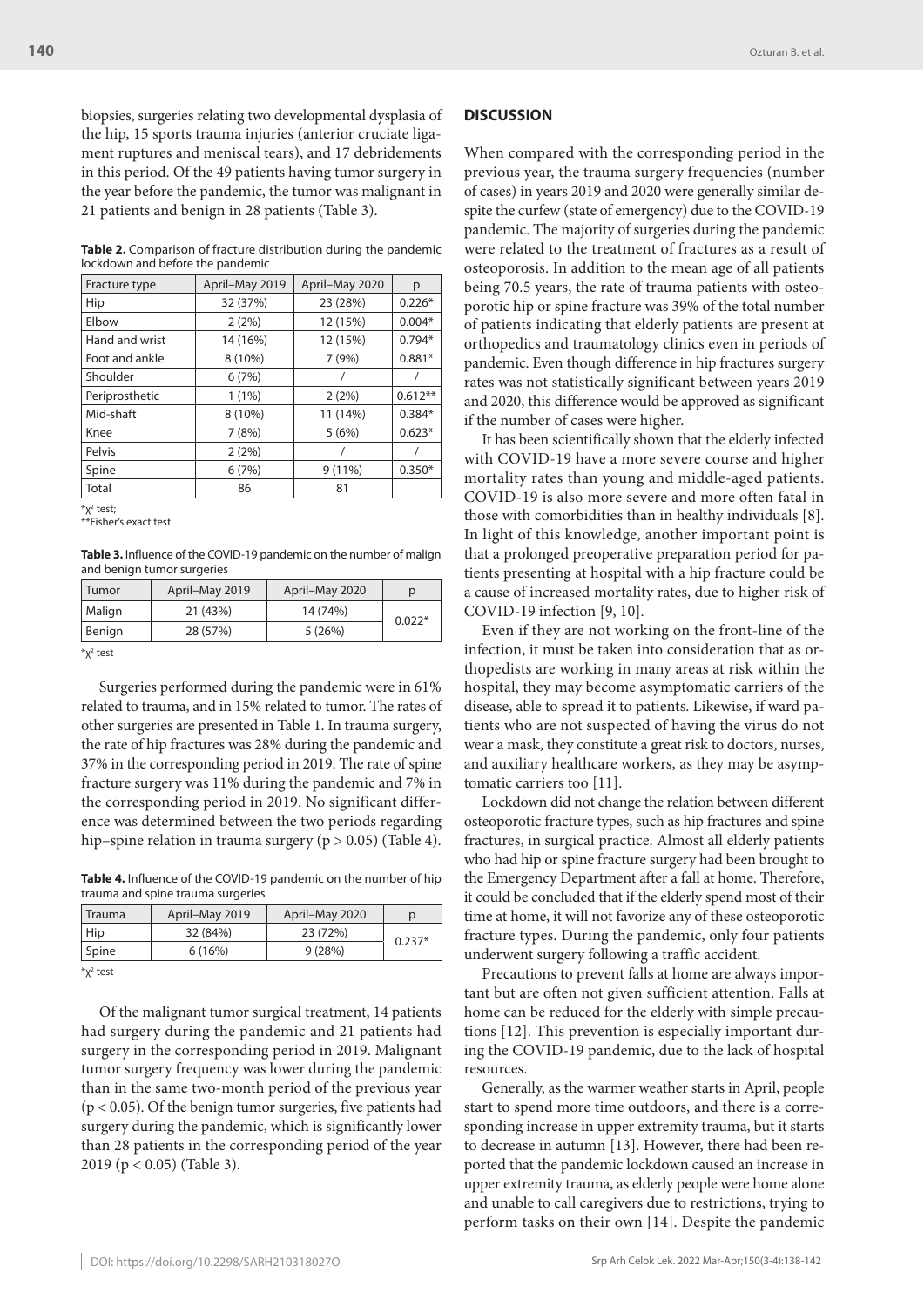period and the quarantine of the elderly at home during April, the predicted increase in upper extremity trauma cases was not recorded at our clinic except for elbow fractures, being in accordance with Colen et al. [13].

Bone and adjacent soft tissue tumors are followed by severe morbidity and risk of mortality; thus, their treatment should not be neglected. It is very important for these patients to receive appropriate, timely adjusted treatment, as delayed or inappropriate treatment may be life-threatening [15, 16]. In our study, 11 biopsies were performed during the pandemic about 8% of all cases. As an oncological diagnosis can be late due to the late biopsy, these interventions were performed during the COVID-19 pandemic, to provide the start of oncological therapy on time. Tumor cases accounted for about 15% of all the cases from this study during the pandemic, and 74% of them were malignant tumors. While 14 cases with malignant tumor underwent surgery during the pandemic, 21 cases with malignant tumor had surgery in the corresponding period of the previous year. This could be explained by patients' assumption that they would not be able to see a doctor because of the pandemic and/or by their fear to come to hospital due to the risk of infection.

Benign bone tumors and cysts are very common. These tumors can cause local pain and local weakness of the bone, increasing the risk of fracture [17]. Benign bone and adjacent soft tissue tumors accounted for about 4% of all surgeries at our clinic during the pandemic. Three of these patients were thought to be at high risk of fracture, and two patients were suffering with pain. Although benign tumors are generally more common than malignant tumors, we operated on more malignant tumor cases than benign ones during the COVID-19 pandemic lockdown period. Most of the benign tumor cases were probably canceled due to the milder symptoms without the need for urgent treatment.

Ulcers in the foot are presented as the complication of the diabetes in approximately 10–15% of diabetic patients [18]. About 20% of diabetic ulcers result in amputation [19]. COVID-19 has a more severe course in patients with hypertension and vascular disease and especially in those with diabetes [20]. Therefore, a team specialized in diabetic ulcers must always be prepared, the patients must be evaluated carefully and eventual surgery has to be performed as soon as possible [21]. During the pandemic, amputation was performed on five patients with diabetic foot, thus reduced physical activity was confirmed as a risk factor for such diabetic complication.

Throughout the COVID-19 pandemic, just as for all branches in the hospital, the Orthopedics and Traumatology Clinic was affected. In addition to reduced operation capacity in operating theatres, due to the reassignment of doctors and other personnel, elective cases were cancelled, and only emergency cases were operated on, with the aim of reducing the spread of the disease [22]. In the USA, the number of primary arthroplasty patients

postponed for one week was approximately 30,000, while the number of revision cases was approximately 3,000. Thus, the planning of surgery for these patients again after the pandemic with the addition of new patients puts great pressure on healthcare systems [23]. Throughout the months of April and May, the specialists and residents from our clinic also served in the hospital's COVID wards. Planning for the elective surgery cases was postponed during the pandemic.

New methods should be considered to reach doctors as a result of postponed patient treatments. The use of telemedicine systems, which was known and used by orthopedic doctors and patients before the pandemic, increased during the pandemic period [24]. It has been noted in studies that there is no difference in patients' satisfaction between telemedicine and face-to-face examination [25, 26]. We still believe that face-to-face examinations are more successful and reduce complication rates more efficiently than telemedicine, and so we do not have any current plans to use telemedicine in the future.

To evaluate organizational difficulties caused by the COVID-19 pandemic, and to plan for similar outbreaks in the future, there is a need for multicenter studies with greater numbers of patients.

### **CONCLUSION**

Although many areas of normal life came to a halt during the pandemic, causing a reduction in the number of patients coming to a hospital, the need for hospital treatment was still present. At our orthopedic department, these patients were predominantly with fractures and musculoskeletal tumors. The lockdown did not change the relation between different osteoporotic fracture types, such as spine and hip fractures, comparing COVID-19 lockdown period and the same calendar period in the previous year, without pandemic. Compared to the same calendar period for year 2019, the number of surgically treated malignant tumor cases was greater than that of benign tumors in 2020, possibly due to patients withdrawing from treatment related to benign bone tumors during the COVID-19 period. Difficulties in reaching hospital and a lack of organization to make sufficient interventions for patients can cause a delay in the treatment of some life-threatening diseases. Therefore, while there were collective restrictions during the pandemic, hospitals should adapt its organization to provide the continuation of some necessary treatments. Implementation of precaution measures and adequate organization of hospital service can help to avoid the progression of some disorders and to ensure better resource handling in orthopedics and traumatology departments in any future pandemics or disaster situations.

#### **Conflict of ınterest:** None declared.